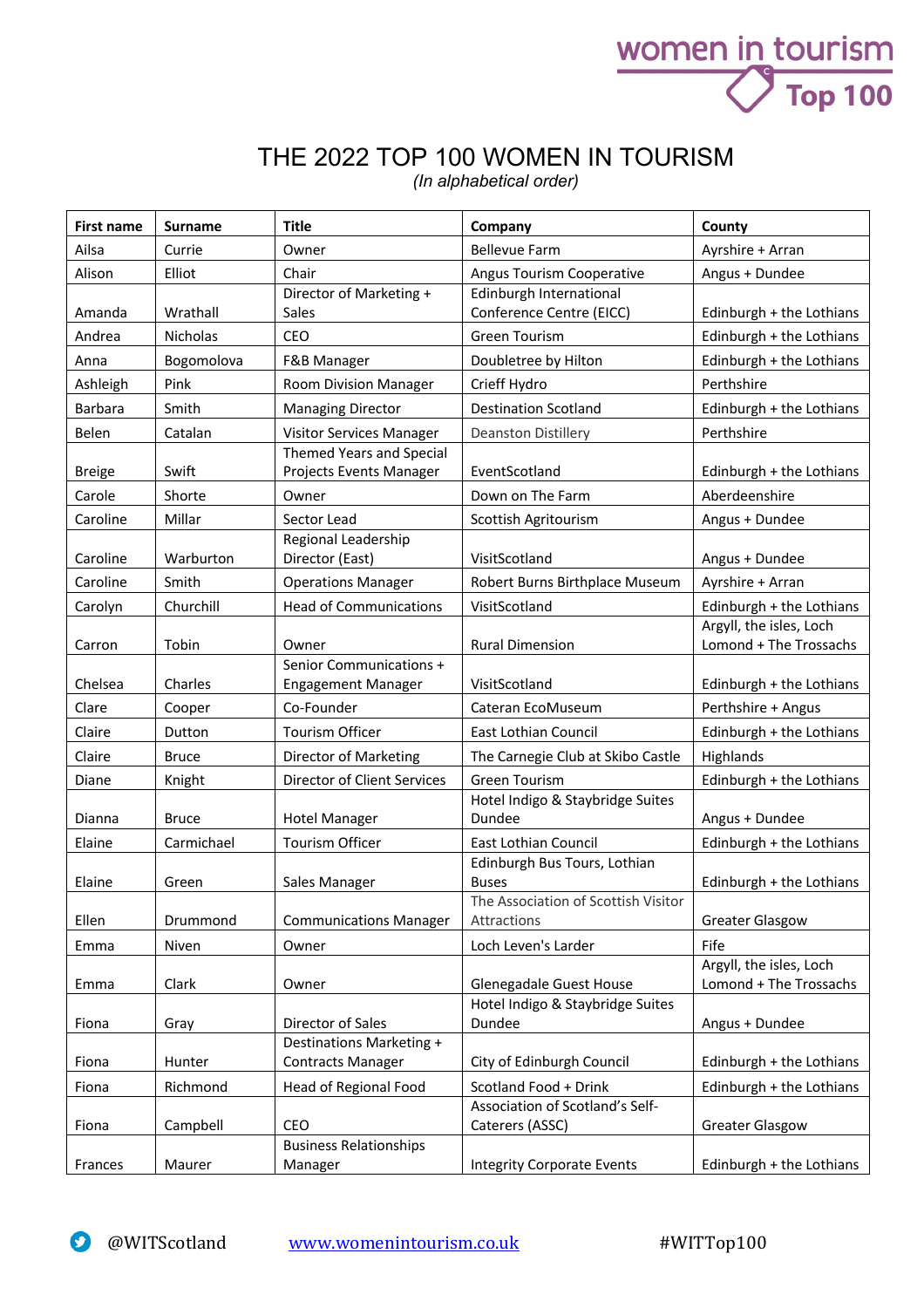## women in tourism<br>
Top 100

| Freda      | Newton        | Owner                                                       | Loch Ness by Jacobite                                 | Highlands                                         |
|------------|---------------|-------------------------------------------------------------|-------------------------------------------------------|---------------------------------------------------|
| Gemma      | Armit         | Founder                                                     | Two Scots Abroad                                      | Fife                                              |
| Gemma      | Wayne-Wills   | <b>Marketing Director</b>                                   | Cameron House Hotel                                   | Loch Lomond + The<br>Trossachs                    |
| Gillian    | Richardson    | Project Manager                                             | <b>Scottish Enterprise</b>                            | Edinburgh + the Lothians                          |
| Gillian    | Rae           | <b>Account Director</b>                                     | Spectra DMC                                           | Edinburgh + the Lothians                          |
| Gillian    | Anderson      | Senior Visitor Associate                                    | <b>Glenturret Distillery</b>                          | Perthshire                                        |
| Hannah     | Cochrane      | <b>Business Development</b><br>Manager                      | Dakota Hotels                                         | Edinburgh + the Lothians                          |
| Helen      | Henderson     | Membership Manager                                          | The Association of Scottish Visitor<br>Attractions    | <b>Greater Glasgow</b>                            |
| Isabel     | Rhodes        | CEO                                                         | Gretna Green Ltd                                      | <b>Scottish Borders</b>                           |
| Jacqueline | Miller        | Project Manager - Tourism                                   | Scottish Enterprise                                   | Edinburgh + the Lothians                          |
| Janani     | Prabhakaran   | Founder                                                     | Unbaggaged                                            | <b>Greater Glasgow</b>                            |
| Jane       | Slaughter     | Owner                                                       | Pinewood Steading                                     | Highlands                                         |
| Jeanette   | Wilson        | Policy Director - Scotland                                  | <b>British Holidays and Home Parks</b><br>Association | Edinburgh + the Lothians                          |
|            |               | Film + Creative Industries                                  |                                                       |                                                   |
| Jenni      | Steele        | Manager                                                     | VisitScotland                                         | Edinburgh + the Lothians                          |
| Jill       | Chalmers      | <b>Managing Director</b>                                    | <b>Glenapp Castle</b>                                 | Perthshire                                        |
| Jillian    | Schofield     | <b>Team Lead</b>                                            | <b>Falkirk Community Trust</b>                        | Stirlingshire                                     |
| Jo         | Page          | Digital Engagement<br>Manager                               | Visit Inverness Loch Ness                             | Highlands                                         |
| Jo         | De Sylva      | Chair                                                       | Visit Inverness Loch Ness                             | Highlands                                         |
| Joyce      | Arbuckle      | Director of Sales                                           | Kingsmills Hotel                                      | Highlands                                         |
| Julie      | <b>Britee</b> | Sales + Event Manager                                       | <b>Winton Castle</b>                                  | Edinburgh + the Lothians                          |
| Juliet     | Tyndall       | Senior Custom Trip<br>Designer                              | Wilderness Scotland/The<br><b>Wilderness Group</b>    | Highlands                                         |
|            |               | The National Tourism<br><b>Strategy Project Manager</b>     |                                                       |                                                   |
| Karen      | Christie      | & co-ordinator                                              | <b>Scottish Tourism Alliance</b>                      | Stirlingshire                                     |
| Kathleen   | Brogan        | <b>Managing Director</b>                                    | <b>Mercat Tours</b>                                   | Edinburgh + the Lothians                          |
| Katie      | Scott         | <b>Guest Experience Manager</b>                             | Real Mary King's Close                                | Edinburgh + the Lothians                          |
| Kay        | Gillespie     | Founder                                                     | The Chaotic Scot                                      | Edinburgh + the Lothians                          |
| Kelly      | McAlpine      | <b>Managing Director</b>                                    | Dalriada Lodges                                       | Aberdeenshire                                     |
| Kirsten    | Gow           | Project Manager                                             | Scottish Islands Passport                             | Argyll, the isles, Loch<br>Lomond + The Trossachs |
| Kirsty     | Innes         | Owner                                                       | Kirsty Innes PR                                       | Edinburgh + the Lothians                          |
| Laura      | Brown         | Regional Industry<br><b>Communications Manager</b>          | VisitScotland                                         | Perthshire                                        |
| Lesley     | Watson        | Co-owner                                                    | <b>Solway Tours</b>                                   | Dumfries + Galloway                               |
| Linny      | Oliphant      | <b>Destination and Product</b><br>Development Manager       | South of Scotland Destination<br>Alliance             | Scottish Borders                                  |
| Lizzie     | Fisher        | <b>Business Development</b><br>Manager                      | <b>Bluesky Experiences</b>                            | Fife                                              |
| Lorraine   | Garvie        | <b>Commercial Director at</b><br><b>Fairmont St Andrews</b> | <b>Fairmont St Andrews</b>                            | Fife                                              |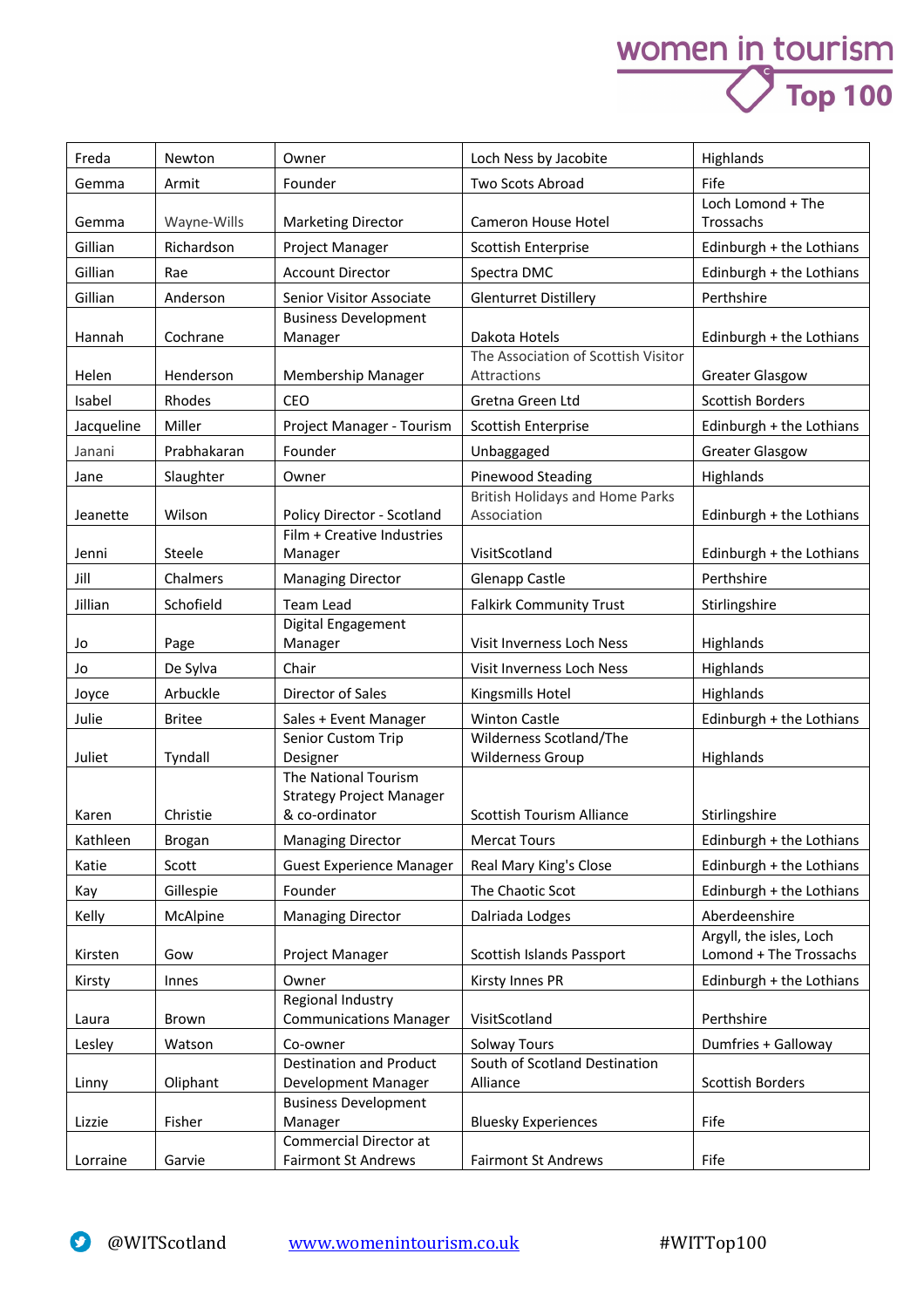## women in tourism<br>
Top 100

|            |                | <b>Business Development</b>                     |                                         |                                                   |
|------------|----------------|-------------------------------------------------|-----------------------------------------|---------------------------------------------------|
| Louise     | Maclean        | Director                                        | Signature Pub Group                     | Edinburgh + the Lothians                          |
| Margo      | Paterson       | <b>CEO</b>                                      | <b>Hostelling Scotland</b>              | Stirlingshire                                     |
| Marina     | Huggett        | Chair                                           | Achnagairn Estate                       | Highlands                                         |
| Marion     | McNeill        | Owner                                           | <b>Heathbank Hotel</b>                  | <b>Outer Hebrides</b>                             |
| Marlene    | Thomson        | <b>Tour Guide</b>                               | My Orkney Tours                         | Orkney                                            |
| Melanie    | Allan          | Owner                                           | Nithbank Country Estate                 | Dumfries + Galloway                               |
| Mhairi     | Smith          | <b>Business Support Manager</b>                 | Scottish tourism Alliance               | Stirlingshire                                     |
| Patricia   | Cuni           | Founder                                         | Mad About Travel                        | Edinburgh + the Lothians                          |
| Pauline    | Duncan         | Owner                                           | Northlands B&B                          | Perthshire                                        |
|            |                | Scotland Food + Drink                           |                                         |                                                   |
| Rachel     | Gambro         | Food Tourism Ambassador                         | Consultancy                             | Aberdeenshire                                     |
| Rhoda      | Meek           | Founder                                         | IsleHoliday                             | Argyll, the isles, Loch<br>Lomond + The Trossachs |
|            |                |                                                 | Apprenticeship in Hospitality           |                                                   |
| Rohaise    | Rose-Bristow   | Chair                                           | Scotland                                | Highlands                                         |
| Sam        | Thomson        | Director                                        | <b>Edinburgh Tour Guides</b>            | Edinburgh + the Lothians                          |
| Sandy      | Maxwell-Forbes | Centre Director                                 | The Great Tapestry of Scotland          | <b>Scottish Borders</b>                           |
|            |                | Food, Beverage + Event                          |                                         |                                                   |
| Saphia     | Wallek         | Supervisor                                      | The R+A                                 | Fife<br>Loch Lomond + The                         |
| Sarah      | Heward         | Director                                        | The Real Food Café                      | Trossachs                                         |
|            | Compton-       |                                                 |                                         | Argyll, the isles, Loch                           |
| Sarah      | Bishop         | Project Manager                                 | Scottish Islands Passport               | Lomond + The Trossachs                            |
|            |                | Project Lead - Stories                          | South of Scotland Destination           |                                                   |
| Sarah      | MacDonald      | <b>Experience Collection</b>                    | Alliance                                | <b>Scottish Borders</b>                           |
| Sarah-Jane | Anderson       | President                                       | SITE - Scotland                         | <b>Greater Glasgow</b>                            |
| Sheila     | Robinson       | Owner                                           | <b>Gael Holiday Homes</b>               | Highlands                                         |
| Sheila     | Gilmore        | <b>Chief Executive</b>                          | VisitArran                              | Ayrshire + Arran                                  |
| Siobhan    | Leith          | Head of Sales + Marketing                       | Signature Pub Group                     | Edinburgh + the Lothians                          |
| Susan      | Morrison       | <b>Chief Executive</b>                          | The Scotch Whisky Experience            | Edinburgh + the Lothians                          |
| Susan      | Mail           | Airport Services Manager                        | Sumburgh Airport                        | Shetland                                          |
| Suzanne    | Camiskey       | <b>Business Development</b><br>Projects Officer | Perth & Kinross Council                 | Perthshire                                        |
| Tara       | Wainwright     | <b>Marketing Manager</b>                        | V&A Dundee                              | Angus + Dundee                                    |
| Tara       | Scott          | Founder                                         | Click Book Stay                         | Perthshire                                        |
|            |                | Economic Development                            |                                         |                                                   |
|            |                | Officer - Marketing and                         |                                         |                                                   |
| Tracey     | Martin         | Tourism                                         | VisitFalkirk                            | Stirlingshire                                     |
| Trudy      | Lindblade      | CEO                                             | 2023 UCI Cycling World<br>Championships | <b>Greater Glasgow</b>                            |
|            |                | Director of Marketing and                       |                                         |                                                   |
| Vicki      | Miller         | Digital                                         | VisitScotland                           | Edinburgh + the Lothians                          |
| Victoria   | Erasmus        | Owner                                           | Glen Mhor Hotel                         | Highlands                                         |
| Victoria   | <b>Brooks</b>  | Wild Scotland Manager                           | Wild Scotland                           | Perthshire                                        |
| Vikki      | Steel          | Owner                                           | Aikwood Tower                           | Scottish Borders                                  |
| Wilma      | Finlay         | <b>Managing Director</b>                        | Cream o' Galloway                       | Dumfries + Galloway                               |